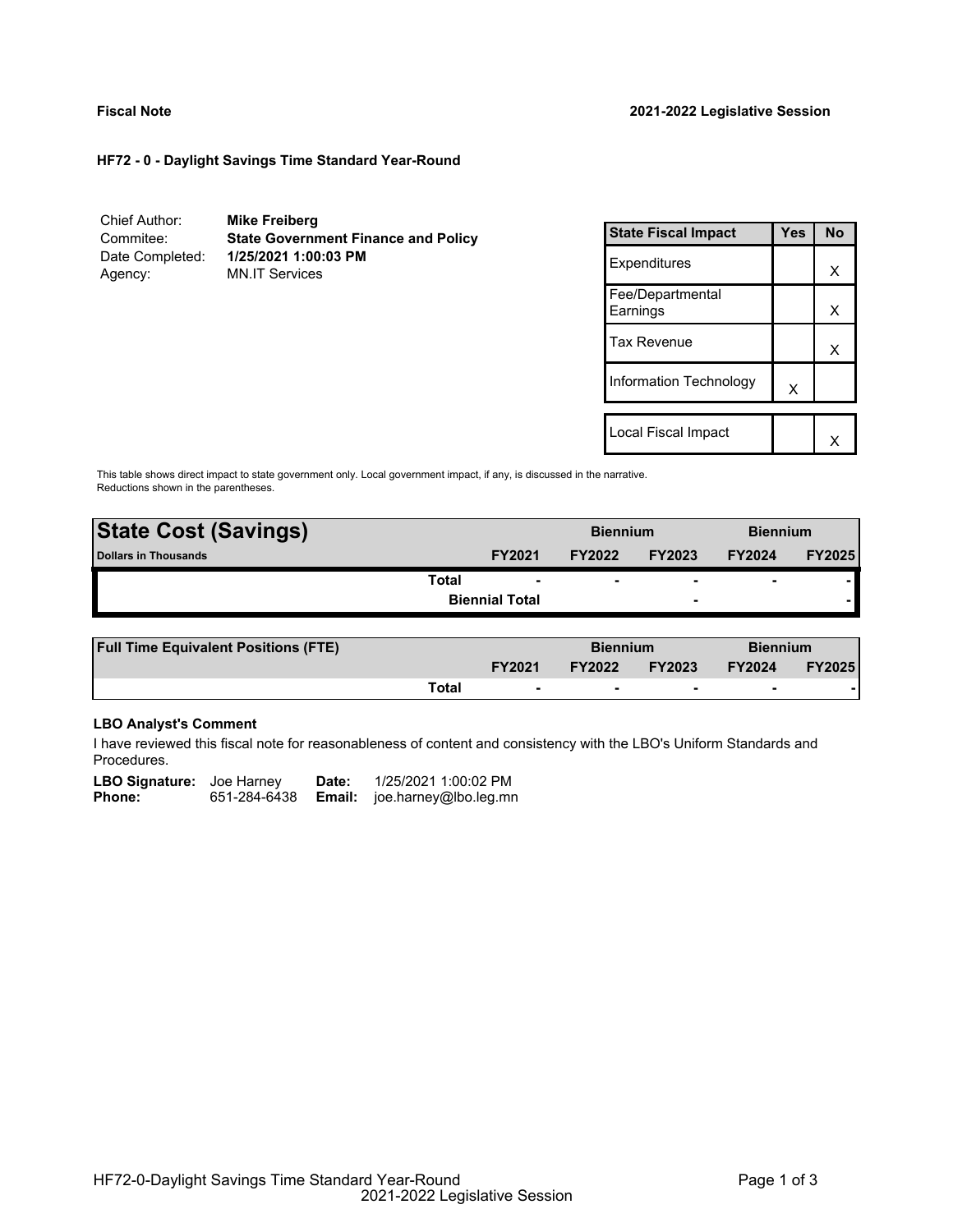# **State Cost (Savings) Calculation Details**

This table shows direct impact to state government only. Local government impact, if any, is discussed in the narrative. Reductions are shown in parentheses.

\*Transfers In/Out and Absorbed Costs are only displayed when reported.

| <b>State Cost (Savings) = 1-2</b>                 |              |                       | <b>Biennium</b>          |               | <b>Biennium</b>          |               |
|---------------------------------------------------|--------------|-----------------------|--------------------------|---------------|--------------------------|---------------|
| <b>Dollars in Thousands</b>                       |              | <b>FY2021</b>         | <b>FY2022</b>            | <b>FY2023</b> | <b>FY2024</b>            | <b>FY2025</b> |
|                                                   | <b>Total</b> |                       |                          | -             |                          |               |
|                                                   |              | <b>Biennial Total</b> |                          | -             |                          |               |
| 1 - Expenditures, Absorbed Costs*, Transfers Out* |              |                       |                          |               |                          |               |
|                                                   | <b>Total</b> | -                     | ٠                        | ۰             | $\overline{\phantom{0}}$ |               |
|                                                   |              | <b>Biennial Total</b> |                          | -             |                          |               |
| 2 - Revenues, Transfers In*                       |              |                       |                          |               |                          |               |
|                                                   | <b>Total</b> | -                     | $\overline{\phantom{0}}$ | -             | $\overline{\phantom{0}}$ |               |
|                                                   |              | <b>Biennial Total</b> |                          | -             |                          |               |

# **Bill Description**

This bill relates to standards of time and provides for advance standard time (daylight saving time) year-round effective upon authorization by federal law (amendment to United States Code, title 15, section 260a, or another applicable law which authorizes states to observe advanced standard time year-round). The bill will amend Section 1. Minnesota Statutes 2020, section 645.071. The bill would apply to all departments of state government, all counties, cities and towns.

### **Assumptions**

1. MNIT will be responsible for assessment of IT Systems and Software of agencies subject to IT consolidation.

2. MNIT DOT office has provided an estimate based on 475 applications supporting DOT. The statewide fiscal impact is an extrapolation of this.

3. Applications primarily synchronize with Network Time Protocol (NTP) and less at the application code layer. Also there is more diversity in how applications are hosted for NTP (e.g., by the State, SaaS, hybrid/mix, etc.) and synchronize for time

# **Expenditure and/or Revenue Formula**

Much of the state's application portfolio would likely accept new time zone rules and changes from large vendors (i.e. Microsoft, Cisco, etc.). The estimated implementation investment would be for coordinating, testing and validating assumptions to reduce potential adverse system availability impacts to Minnesotans.

- For project management, development/security changes, testing and release.
- For small- to medium-sized software development costs to address or mitigate compatibility issues between the new time format rules and existing software.

With such a large and complex ecosystem, large fixes discovered in the assessment and implementation will increase the investment need and would benefit from a set-aside contingency budget.

Vendor changes and potential ongoing cost increases passed along to the state are unknown.

MNIT is responsible for approximately 2,880 applications across the state's enterprise application portfolio. Implementation investment would range from \$3 million to \$6 million for procurement and additional resources.